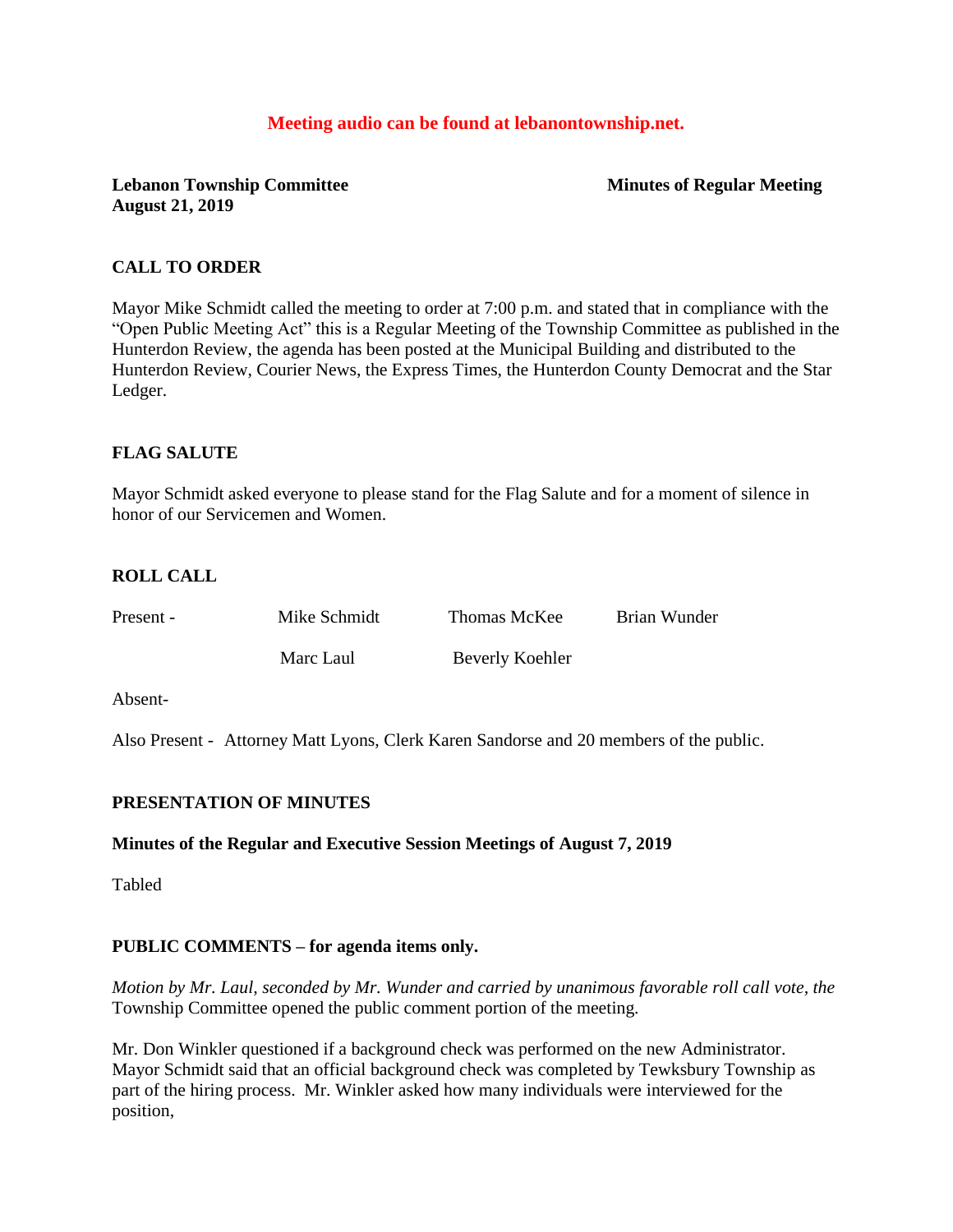LTCM 08/21/2019 Page **2** of **6**

where the Administrator's office will be, what the cost is going to be for his office and who will track hours. Mr. Winkler asked if there will be a need for a secretary for the Administrator. Mr. Adam Duckworth said that he is interested in making sure that the Administrator works 20 hours per week as he will request for him to do work on behalf of the Environmental Commission. Mr. Duckworth has confidence in the Committee, knowing that they will ensure that the Administrator does his job.

Ms. Kathryn Koch said that she feels that it is a wonderful idea in having an Administrator as it is needed. She does not feel that it is that expensive but it is necessary to be in compliance with the law, personnel issues and grant issues. Ms. Koch said that she spoke to individuals this week and they did not know what grants are so they do not know what the Administrator will do, but they are against it. Ms. Koch thanked the Committee for their efforts.

*Motion by Mr. Laul, seconded by Mr. McKee and carried by unanimous favorable roll call vote, the* Township Committee closed the public comment portion of the meeting.

# **OLD BUSINESS**

## **Tewksbury Township Business Administrator's Appointment Resolution**

Mayor Schmidt stated that on Tuesday, August 13, 2019, Tewksbury Township appointed James R. Barberio as Township Administrator who Lebanon Township will share the service with. Mr. Barberio will be in attendance at the September 4, 2019 meeting where a more formal introduction can be had.

Ms. Koehler asked when the duties of the Administrator will be delineated between the Clerk and DPW Manager. Mayor Schmidt said that will take place once the Administrator is employed.

## **Appreciation Dinner T-shirts**

Ms. Koehler asked where the remaining t-shirts are from the Appreciation Dinner. Mr. Laul stated that he has them and will be returning them to the Municipal Office.

### **Policy on Statements Being Made at Public Meetings**

Mr. McKee stated that he has concerns with comments that were made by Committee members at the last meeting. Attorney Lyons provided his opinion on whether there can be a binding policy established limiting the Committee Member freedom of speech during a meeting. Discussion was held.

## **NEW BUSINESS**

## **Hunting Permits for Township Open Space**

Mayor Schmidt said that Lebanon Township currently does not have an ordinance permitting hunting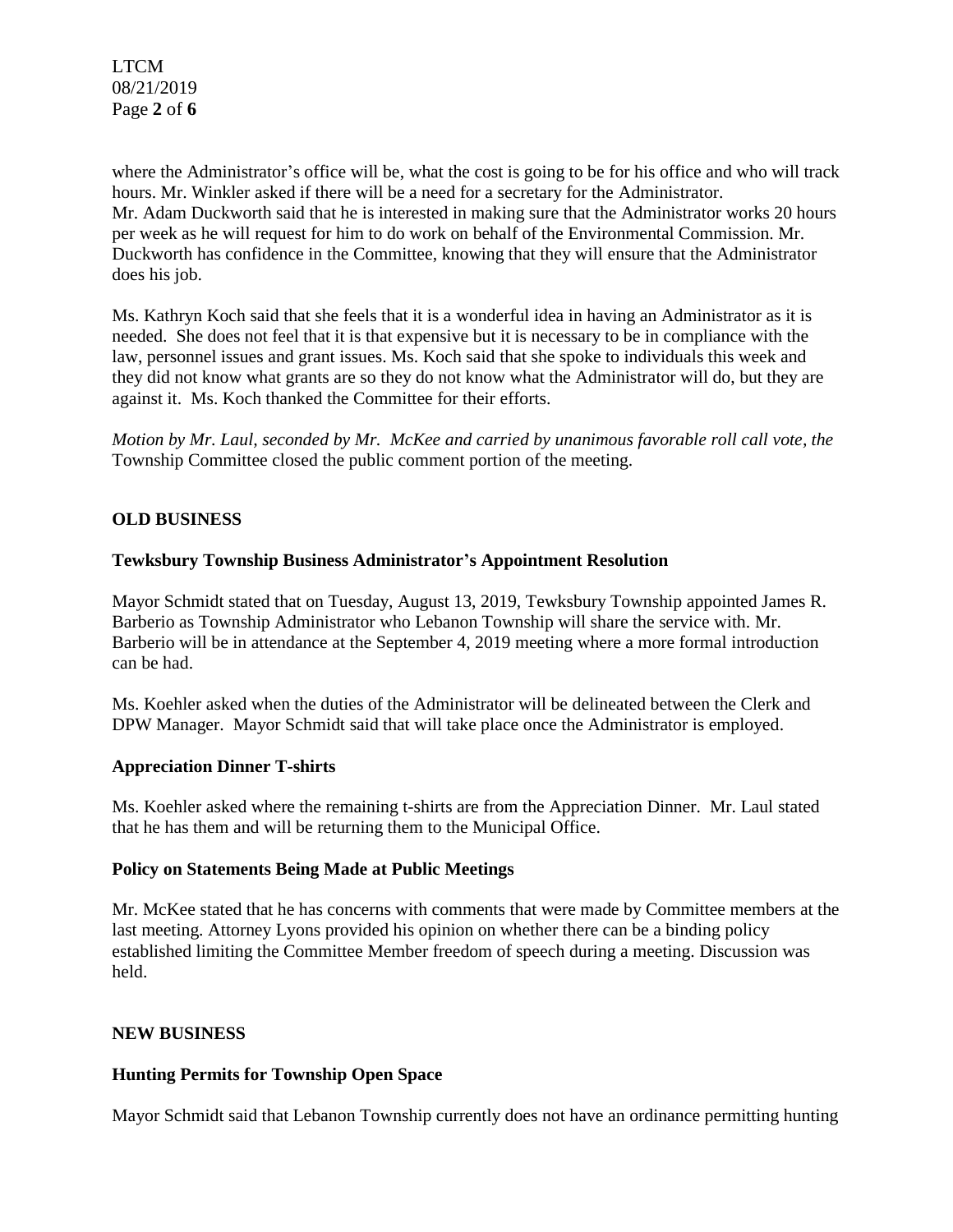LTCM 08/21/2019 Page **3** of **6**

on the Township's 190 acres of Open Space. Though, for some time, there has been discussion on using the lands for recreational purposes. Mayor Schmidt stated that there is such an overpopulation of deer and hunting is one of the few ways to control them. The Environmental Commission has reviewed Tewksbury Township's recently adopted hunting ordinance and the County's policy on hunting on Open Space Land. Mayor Schmidt said that the Committee may want to consider establishing hunting in the Township also. The Ordinance would enable hunting and would set up the framework where permits would be issued. Then annually the Township Committee would review the successes and problems realized during the prior year. The future number of permits and the type of permits could then be determined. The ordinance should be broad with the hunting policy being revised each year by resolution.

Mr. Laul noted that the size of the property would determine the type of hunting that may be done on that property based on safety clearances to nearby homes. The number of permits to be issued will need to be considered also.

Mr. Adam Duckworth, LTEOSC Chair, Mr. Michael Chen, LTEOSC Member and Mr. Nick Zemlachenko of the NJ Water Supply Authority were present to provide additional information on hunting on Open Space.

Mr. Duckworth said that the Township has an obligation through its partnership with NJWSA to offer passive recreation on the Open Space Land. In establishing an ordinance, it will encourage residents to use the preserved land and will reach a group of people that the Township does not accommodate today. The ordinance will give preference to the residents and employees who enjoy hunting.

Discussion was held on the number of permits to be allotted based on the size of the property and the types of hunting permits that can be issued.

Mr. Zemlachenko said that the Committee needs to consider the size of property, the deer density, and how to handle hunter recruitments.

Mr. Mike Chen said that the ordinance would require insurance from the hunters. Insurance can be obtained through personal insurance or the township can have them pay into a joint insurance plan.

Discussion was also had on the requirement of hunting from an elevated platform as well as the need for blaze orange makers or a cap on the hunters.

*Motion by Mr. Wunder, seconded by Mr. Laul and carried by unanimous favorable roll call vote, the* Township Committee authorized Attorney Lyons to draft an ordinance modeled after the Tewksbury Township ordinance, adding that all hunting is to be done from an elevated stand, all hunters are to follow State regulations for wearing blaze orange markings and that a release is to be received from each hunter to obtain a NJ State Fish and Wildlife Harvest Report in order to track the harvest and the effectiveness of the program.

An annual discussion is to be held on the requirement of taking two antlerless deer before taking one antlered deer. This will be decided though a resolution.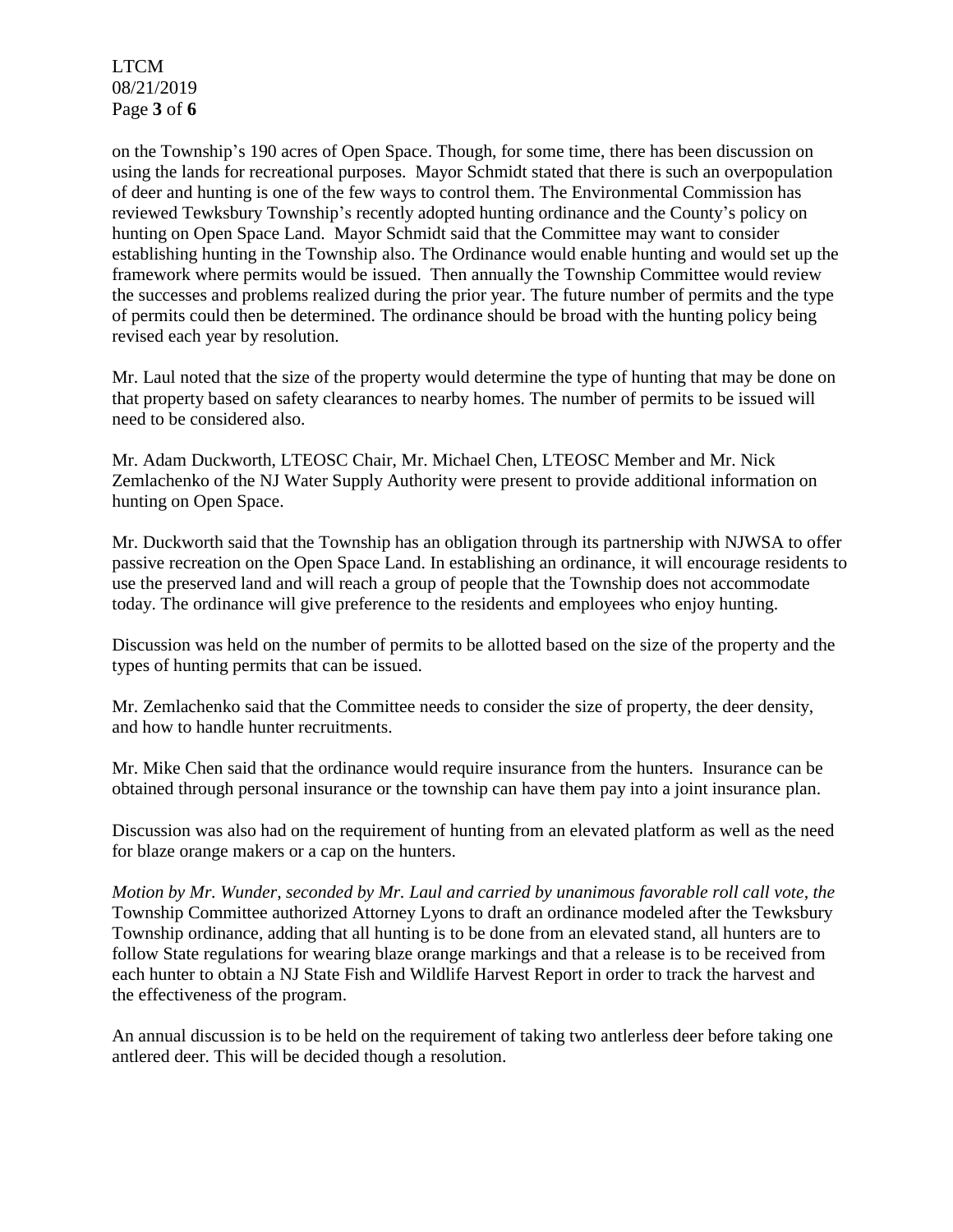LTCM 08/21/2019 Page **4** of **6**

## **PRESENTATION OF VOUCHERS**

Committee Members provided a description of vouchers exceeding \$1000.00.

*Motion by Ms. Koehler, seconded by Mr. Laul and carried by unanimous favorable roll call vote, the* Township Committee approved the August 21, 2019 bill list in the amount of 2, 716,016.62.

## **CORRESPONDENCE**

a. Meals on Wheels in Hunterdon, Inc. Request for Support

*Motion by Mr. Wunder, seconded by Mr. Laul and carried by unanimous favorable roll call vote, the* Township Committee approved a donation of \$750 to the Meals on Wheels.

- b. Cycle Craft- Bike Ride Event
- c. LTEOSC June 3, 2019 and July 1, 2019 Meeting Agendas and Minutes
- d. Tax Collector's Report for the month of July 2019
- e. Curator's Report August 21, 2019

## **PUBLIC COMMENTS**

*Motion by Ms. Koehler, seconded by Mr. McKee and carried by unanimous favorable roll call vote,* the Township Committee opened the Public Comment portion of the meeting at 6:50 p.m.

There were no comments from the public

*Motion by Ms. Koehler, seconded by Mr. Laul and carried by unanimous favorable roll call vote, the* Township Committee closed the public comment portion of the meeting at 6:50 p.m.

## **EXECUTIVE SESSION - Resolution No. 77 -2019**

*Motion by Mr. Laul seconded by Ms. Koehler and carried by unanimous favorable roll call vote, the* Township Committee approved Resolution No. 77-2019 and convened in executive session at 7:51 p.m. It is not anticipated that action will be taken.

## **TOWNSHIP OF LEBANON COUNTY OF HUNTERDON STATE OF NEW JERSEY RESOLUTION NO. 77-2019**

## **RESOLUTION AUTHORIZING EXECUTIVE SESSION**

**WHEREAS**, the Open Public Meetings Act; *N.J.S.A.* 10:4-6 *et seq*., declares it to be the public policy of the State to insure the right of citizens to have adequate advance notice of and the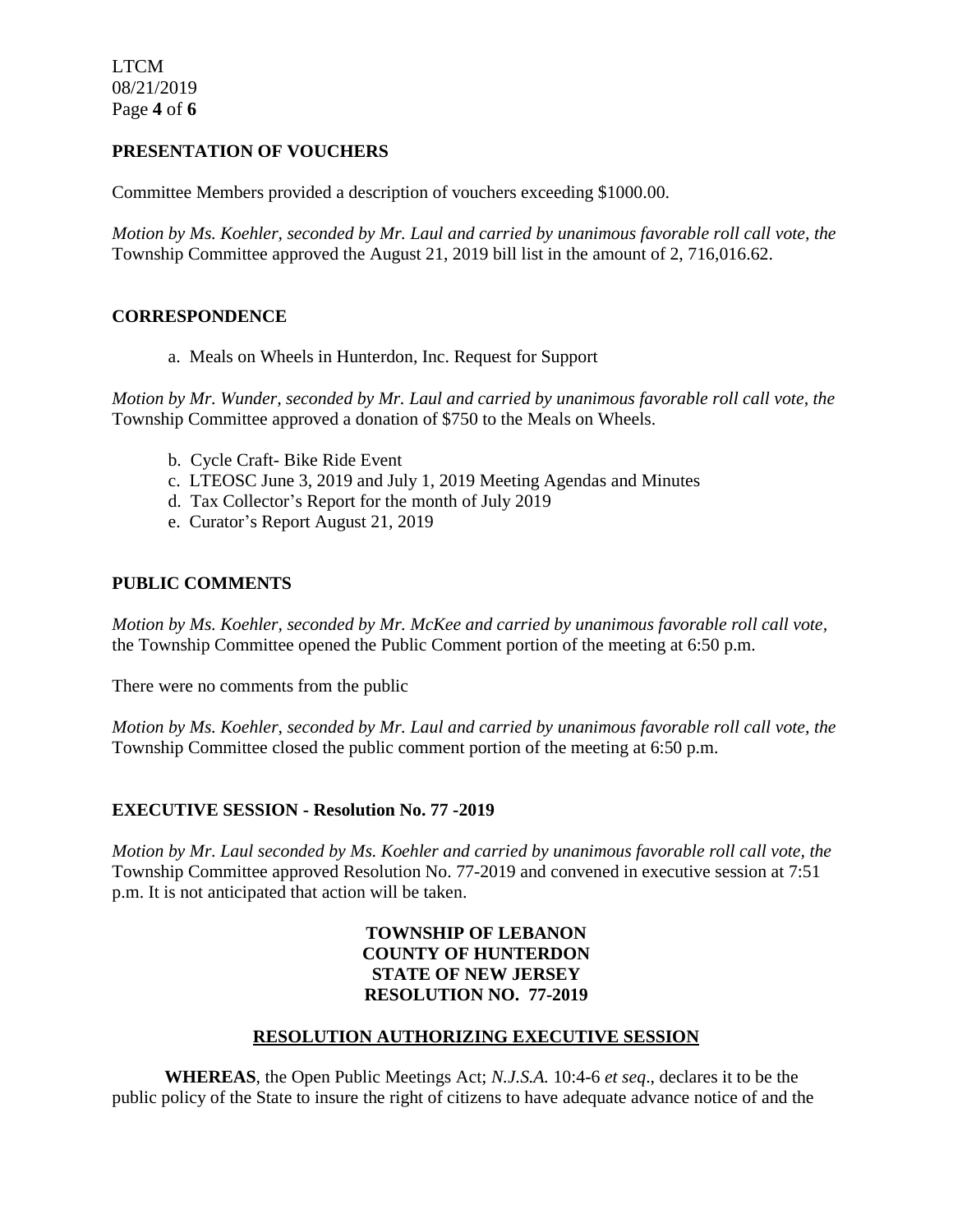LTCM 08/21/2019 Page **5** of **6**

right to attend meetings of public bodies at which business affecting the public is discussed or acted upon; and

**WHEREAS**, the Open Public Meetings Act also recognizes exceptions to the right of the public to attend portions of such meetings; and

**WHEREAS**, the Mayor and Committee find it necessary to conduct an executive session

closed to the public as permitted by the *N.J.S.A*. 40:4-12; and

**WHEREAS**, the Mayor and Committee will reconvene in public session at the conclusion of the executive session;

**NOW, THEREFORE, BE IT RESOLVED** by the Mayor and Committee of the Township of Lebanon, County of Hunterdon, State of New Jersey that they will conduct an executive session to discuss the following topic(s) as permitted by *N.J.S.A*. 40:4-12:

\_\_\_\_\_\_A matter which Federal Law, State Statute or Rule of Court requires be kept confidential or excluded from discussion in public (Provision relied upon:

\_\_\_\_\_\_\_\_\_\_\_\_\_\_\_\_\_\_\_\_\_\_\_\_\_\_\_\_\_\_\_\_\_\_\_\_\_\_\_\_\_\_\_\_\_\_\_\_\_\_\_\_\_); A matter where the release of information would impair a right to receive funds from the federal government;

\_\_\_\_\_\_A matter whose disclosure would constitute an unwarranted invasion of individual privacy;

\_\_\_\_\_\_A collective bargaining agreement, or the terms and conditions thereof (Specify contract:

\_\_\_\_\_\_\_\_\_\_\_\_\_\_\_\_\_\_\_\_\_\_\_\_\_\_\_\_\_\_\_\_\_\_\_\_\_\_\_\_\_\_); \_\_\_\_\_\_A matter involving the purpose, lease or acquisition of real property with public funds, the setting of bank rates or investment of public funds where it could adversely affect the public interest if discussion of such matters were disclosed; Real Estate Acquisitions

Tactics and techniques utilized in protecting the safety and property of the public provided that their disclosure could impair such protection;

\_\_\_\_\_\_ Investigations of violations or possible violations of the law;

 Pending or anticipated litigation or contract negotiation in which the public body is or may become a party; (The general nature of the litigation or contract negotiations is: **Cannabis Laws**

Professional Service Contracts\_\_\_\_\_\_. The public disclosure of such information at this time would have a potentially negative impact on the municipality's position in the litigation or negotiation; therefore this information will be withheld until such time as the matter is concluded or the potential for negative impact no longer exists.)

 Matters falling within the attorney-client privilege, to the extent that confidentiality is required in order for the attorney to exercise his or her ethical duties as a lawyer; (The general nature of the matter is:

OR the public disclosure of such

information at this time would have a potentially negative impact on the municipality's position with respect to the matter being discussed; therefore this information will be withheld until such time as the matter is concluded or the potential for negative impact no longer exists.*)*;

 XMatters involving the employment, appointment, termination of employment, terms and conditions of employment, evaluation of the performance, promotion or disciplining of any specific prospective or current public officer or employee of the 9public body, where all

individual employees or appointees whose rights could be adversely affected have not requested in writing that the matter(s) be discussed at a public meeting; (The employee(s) and/or general nature of discussion is: **Museum Employees, DPW Manager, Municipal Clerk**

\_\_\_X\_\_Union Contract **CWA** - the public disclosure of such information at this time would violate the employee(s) privacy rights; therefore this information will be withheld until such time as the matter is concluded or the threat to privacy rights no longer exists.; \_\_\_\_\_\_Deliberation occurring